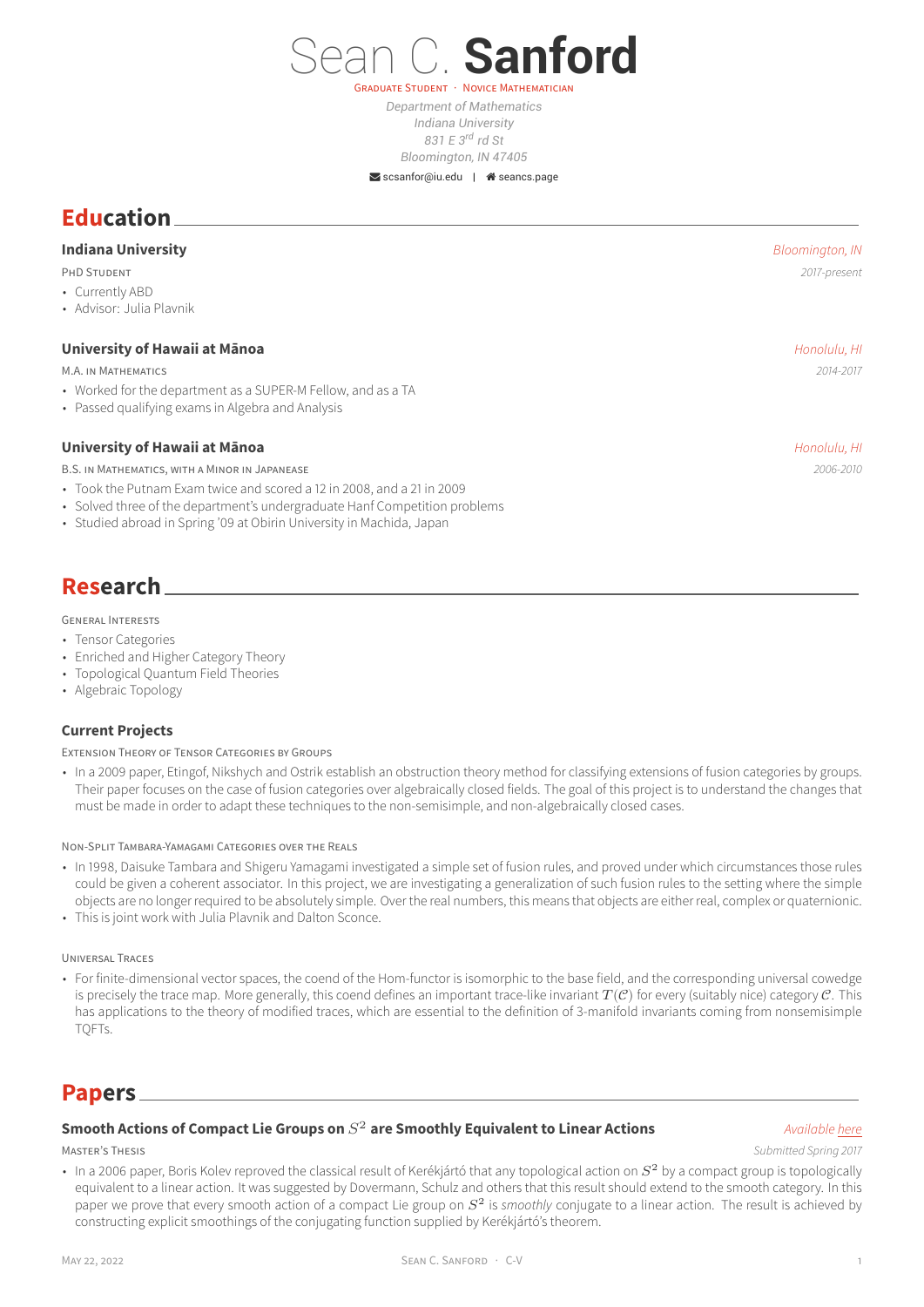| <b>Presentations</b>                                                                                                                                                                                                                                                                                                                                                                     |                                         |
|------------------------------------------------------------------------------------------------------------------------------------------------------------------------------------------------------------------------------------------------------------------------------------------------------------------------------------------------------------------------------------------|-----------------------------------------|
| <b>Topology Algebra and Combinatorics (TACo) Seminar</b><br><b>SPEAKER</b>                                                                                                                                                                                                                                                                                                               | Loyola Chicago (Virtual)<br>March 2022  |
| • Presented on fusion categories over non-algebraically closed fields.                                                                                                                                                                                                                                                                                                                   |                                         |
| JMM 2022: Special Session Hopf Algebras and Tensor Categories<br><b>SPEAKER</b>                                                                                                                                                                                                                                                                                                          | JMM (Virtual)<br>April 2022             |
| • This extended version of the MCA 2021 talk will cover more cases and examples from the<br>non-split Tambara-Yamagami over the reals project (see the research section for more details).                                                                                                                                                                                               |                                         |
| <b>OSU Mathematics: Quantum Symmetries Seminar</b><br><b>SPEAKER</b><br>· Presented an in-depth talk about fusion categories over non-algebraically closed fields.                                                                                                                                                                                                                       | Columbus, OH<br>December 2021           |
| Rice Mathematics: Algebraic Geometry and Number Theory Seminar<br><b>SPEAKER</b><br>· Presented an introductory talk about fusion categories over non-algebraically closed fields.<br>• This talk was similar in topic to those given at Loyola Chicago and Rice, but for an audience with broader interests.                                                                            | Houston, TX<br>September 2021           |
| Mathematical Congress of the Americas: Special Session on Quantum Symmetries<br>DIGITAL 'POSTER' PRESENTER<br>• Recorded a 15 minute talk about non-split Tambara-Yamagami categories over the reals.<br>• This talk was an advertisement for an REU project for which I was a mentor. See the research section<br>for more details.<br>• The full video of this talk can be found here. | MCA (online conference)<br>July 2021    |
| <b>Quantum Symmetries Student Seminar</b><br><b>SPEAKER</b><br>• Presented an expository talk about nondegeneracy conditions for nonsemisimple tensor categories,<br>as proven by K. Shimizu in 2016.<br>• The notes from this talk can be found here. They contain lots of interesting string diagram calculations.                                                                     | QSSS (online seminar)<br>September 2020 |
| <b>Summer School on Surgery and the Classification of Manifolds</b><br>PARTICIPANT<br>• Presented a 30 minute mini-lecture on Handlebody Theory.                                                                                                                                                                                                                                         | Calgary, Alberta, Canada<br>July 2016   |

# **Service**

| October, |                                                                                                      |         |
|----------|------------------------------------------------------------------------------------------------------|---------|
| 2021     | Co-Organizer, 2021 AMS Fall Western Sectional: Special Session on Tensor Categories and Applications | Virtua. |
|          |                                                                                                      |         |

# **Honors & Awards**

| Spring<br>2022                      | AMS Graduate Student Travel Grant, Joint Mathematics Meeting                |                       | Seattle, WA            |
|-------------------------------------|-----------------------------------------------------------------------------|-----------------------|------------------------|
| Spring<br>2020, 8<br>Spring<br>2021 | Hazel King Thompson Scholarship, IU Math Department Annual Awards Ceremony  |                       | <b>Bloomington, IN</b> |
| Spring<br>2018                      | James P. Williams Memorial Award, IU Math Department Annual Awards Ceremony |                       | <b>Bloomington, IN</b> |
| Spring'17                           | Fall'16 - Kotaro Kodama Scholarship,                                        |                       | Honolulu, HI           |
| Spring'17                           | Fall'16 - UHM Math Departmental Merit Scholarship,                          |                       | Honolulu, HI           |
| Summer'15                           | Fall'14 - Super-M Fellowship,                                               |                       | Honolulu, HI           |
| MAY 22, 2022                        |                                                                             | SEAN C. SANFORD · C-V | 2                      |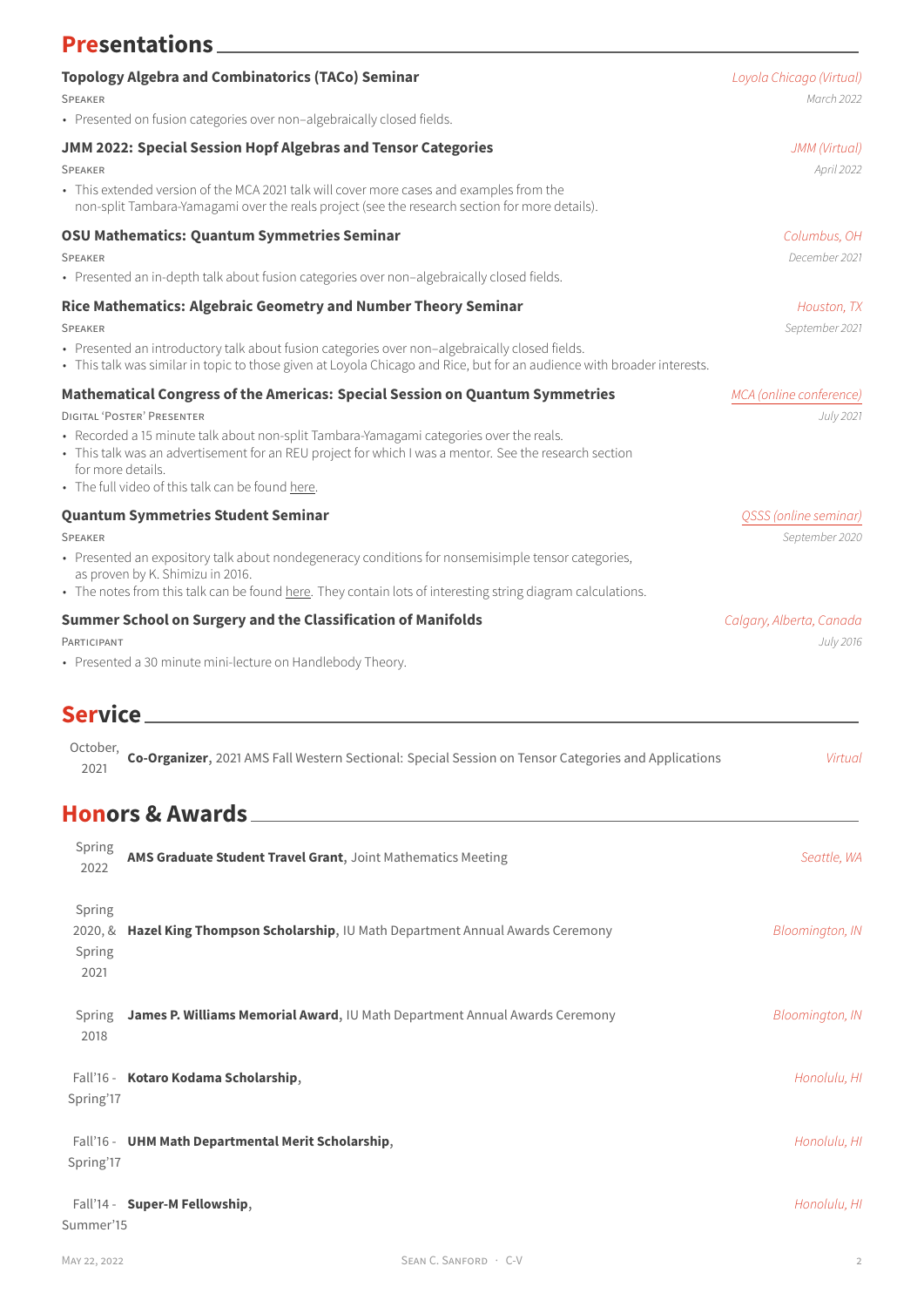# **Teaching**

# **IU Math Department** *Bloomington, IN*

UNDERGRADUATE MENTOR *Fall 2020 - Summer 2021*

- Served as a mentor for IU's directed reading program in Fall '20 and Spring '21.
- Served as a mentor for an REU project with Dalton Sconce in Summer '21.
- This project was productive, and we are currently working on cleaning up these results for publication.

# **IU Math Department** *Bloomington, IN*

TA AND INSTRUCTOR *Fall 2017 - present*

- Instructor of record for College Algebra for IU's Groups Scholars program for first-generation, underrepresented students.
- Authored a [video lecture series](https://iu.mediaspace.kaltura.com/channel/M018%2B-%2BBasic%2BAlgebra%2BFor%2BFinite%2BMath/167888061) for my algebra students.
- Instructor of record for Pre-Calculus/Trigonometry
- Instructor for Math of Descision and Beauty

## **UHM Math Department** *Honolulu, HI*

TA AND INSTRUCTOR *Fall 2015 - Spring 2017*

- Instructor of record for Calculus I
- TA for Calculus I, II and II Honors
- Miscellaneous proctoring and grading duties for the department.

# **University of Hawaii Outreach College Honolulu, HI Internal Section 2 and Section 2 and Section 2 and Honolulu, HI**

CALCULUS I, II INSTRUCTOR *Summer 2015 and 2016*

- Instructor of record for Calculus I condensed 6 week Summer course in 2016.
- Instructor of record for Calculus II condensed 10 week Summer course in 2015.
- Primary responsibilities: Lecturing, assigning homework, grading, proctoring exams, etc.

## **Freelance** *Honolulu, HI*

- Tutored various levels of mathematics from middle school to undergraduate.
- Topics include: Algebra I/II, Geometry, Trigonometry, Calculus I-III, Differential Equations, Linear Algebra, etc.

# **Outreach**

## **The Super-M Program** *Oahu and Molokai, HI*

SUPER-M FELLOW *Fall 2014 - Spring 2015*

- This was a STEM Outreach program associated with the UHM Math Dept. that was funded by an NSF Grant through the Gk-12 Program.
- Primary duties: developing new and innovative lesson plans for k-12 math classes, and running outreach events.
- Worked with underprivileged children at the Institute for Human Services summer school.
- Organized the neighbor island community event Molokai Math Day 2015
- Represented the program in a presentation at the international conference COAV 2015 in Putrajaya, Malaysia.

## **Volunteer Outreach** *Oahu and Molokai, HI*

- Ran an Origami activity booth at Molokai Math Day. (Spring 2016)
- Ran activity booths at UH Mānoa's annual Be A Scientist Night. (Winter 2016)
- Ran the model rockets activity booth at the Institute for Astronomy's Open House. (Spring 2016 and 2017)
- Volunteered for IFA's Solar Telescope booth at Honolulu's Children and Youth Day. (Summer 2016)

VARIOUS *2015-2017*

May 22, 2022  $\overline{S}$  SEAN C. SANFORD  $\cdot$  C-V  $\overline{S}$  3

MATH TUTOR *Fall 2010 - Summer 2014 (intermittent)*